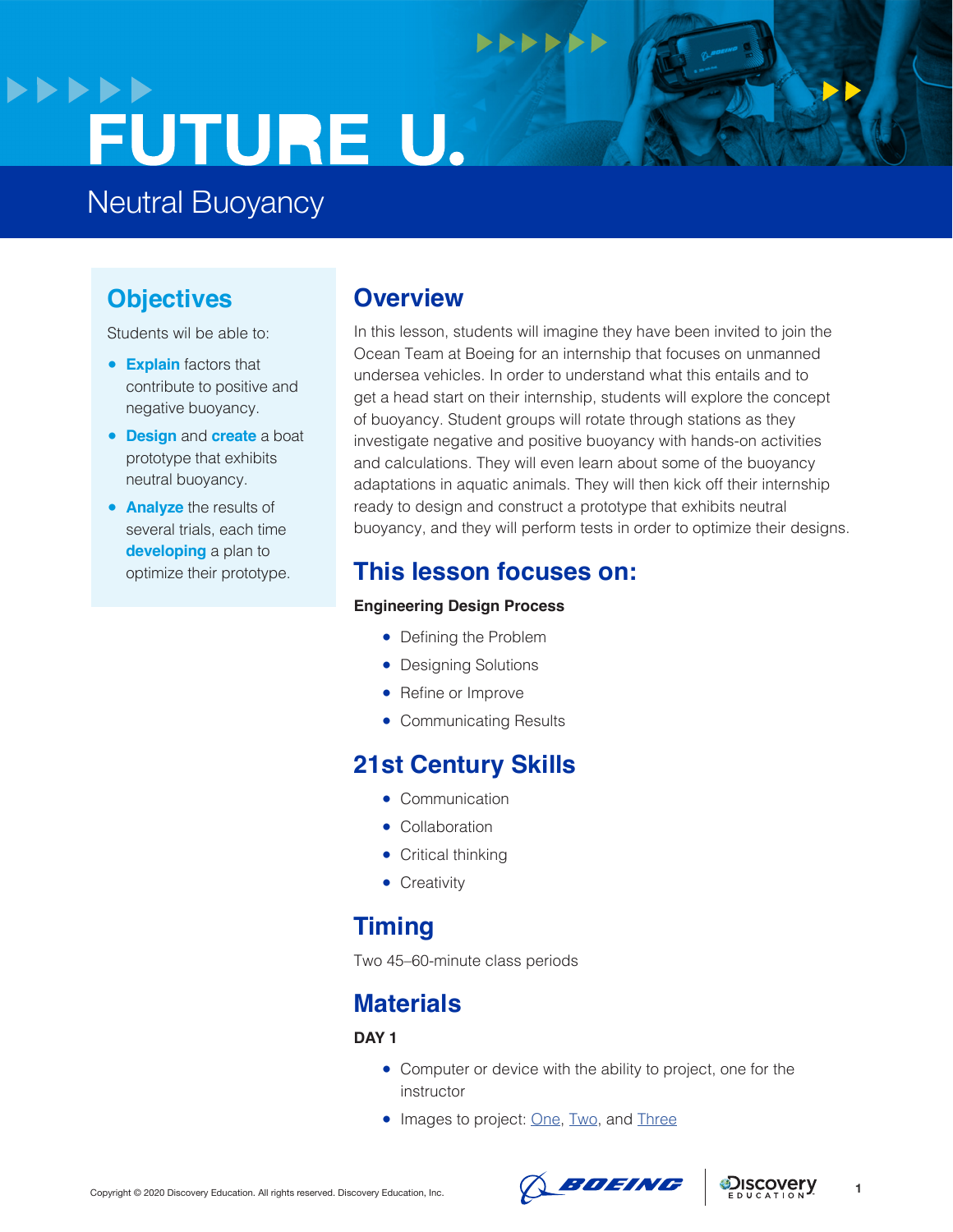#### **NEUTRAL BUOYANCY**

## FUTURE U.

- Buoyancy Capture Sheet, one per student
- Station 1 Materials: \*
	- 4 sets of the following:
		- Station 1 Directions, 2 copies
		- Small container (food storage containers, empty hummus or cream cheese container, etc.), 1
		- Large container (at least four times larger than the small container), 1
		- Marbles, several\*
		- Pitcher of water
		- Marker
		- Beaker with milliliter measurements \*In advance, test how many marbles it will take to sink the small container. Then give students a few more than this amount.
	- Scale, at least one for the class to share (If this is not available, weigh one marble in advance and be ready to share this with students.)
- Station 2 Materials:
	- 4 sets of the following:
		- Container of water that is deep enough for an apple to float in (It should be able to hold at least four cups of water)
		- Apple
		- Small inflated balloon
		- Paper clip
		- 3 flat-bottomed caps/tops of different sizes (e.g. soda bottle, salad dressing, large yogurt container, peanut butter jar, etc.)
		- Pennies, about 50
- Station 3 Materials:
	- [Article 1](https://www.theatlantic.com/science/archive/2017/04/flight-of-the-hippopotamus/524343/), enough for 1/3 of the class
	- [Article 2](https://www.sciencenewsforstudents.org/article/diving-rolling-and-floating-alligator-style), enough for 1/3 of the class
	- [Article 3](https://animals.howstuffworks.com/animal-facts/question629.htm), enough for 1/3 of the class
		- [The Real Story Behind Archimedes' Eureka!](https://www.youtube.com/watch?v=0v86Yk14rf8) video, to project

#### **DAY 2**

- 72-quart clear plastic storage bin filled a little more than halfway with water
- Towel to place under the water container
- Design-Test-Optimize handout, for one-third of the class
- Boat prototype materials:
	- Empty 8-ounce bottle, for one-third of the class
	- Enough of the following for groups to share:





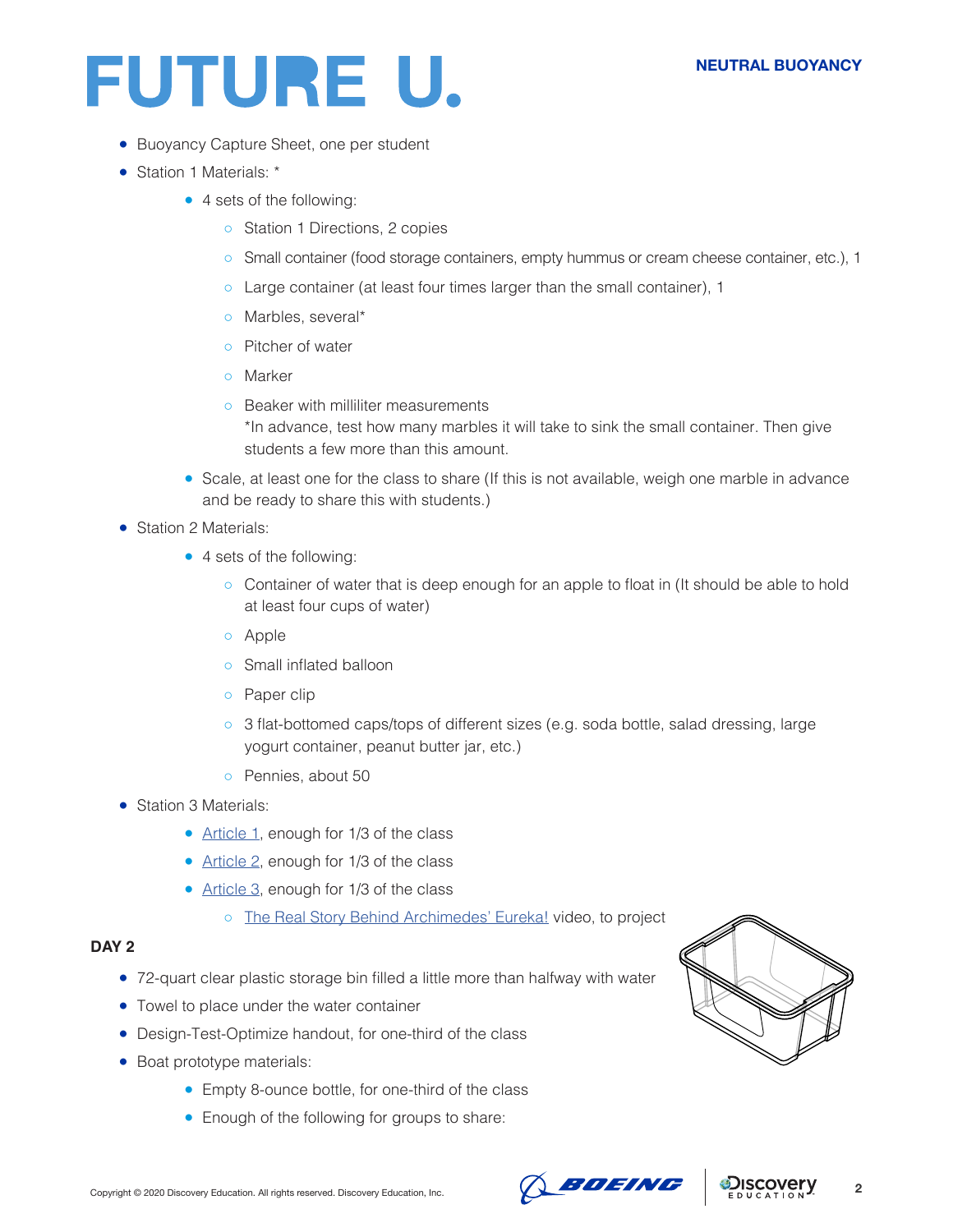#### **NEUTRAL BUOYANCY**



- Balloons
- Clothespins
- Duct tape
- Corks
- Small masses to give the boat weight: such as marbles, pebbles, coins, washers, etc.
- o Sandwich bags
- Sponges
- Toothpicks
- Straws
- Scissors
- Any other available materials that students could use to create a neutrally-buoyant boat

### **Have you ever wondered…**

#### **What exactly is buoyancy?**

When an object is placed in water, water is displaced or moved. (Think about what happens when someone gets into a bathtub.) The amount of water displaced depends on the object's density. Density is calculated based on an object's mass and volume. When something is dropped into water and it weighs more than the weight of the water that it displaces, it will sink. When something dropped in water weighs less than the weight of the water that it displaces, it floats.

This floating object is **buoyant:** If you push down on it, you will feel the water pushing back. Buoyancy is therefore the upward force from water that keeps things—or us—afloat! The buoyant force is equivalent to the weight of the water that the boat moves or displaces. An object with negative buoyancy will sink; an object with positive buoyancy will float; and an object with neutral buoyancy will hover!

#### **How do submarines move between positive, neutral, and negative buoyancy?**

Unlike a ship, which is designed to have positive buoyancy, a submarine is designed to control its buoyancy so it can alternate between positive, neutral, and negative buoyancy depending on where it needs to go. A submarine contains special tanks called ballast tanks on both sides of its body. These tanks can be filled with water or air depending on its buoyancy goals. When a submarine wants to achieve positive buoyancy and float, it fills its ballast tanks with air. This makes the boat's overall density less than that of the water. When the submarine wants to sink, air is released from the tanks and replaced by water until the submarine's density is greater than the water around it. The submarine also keeps a supply of compressed air available for when it needs to rise again. When this compressed air enters the tanks, water is pushed out and the submarine rises, first shifting to neutral buoyancy and then restoring positive buoyancy.<sup>1</sup>



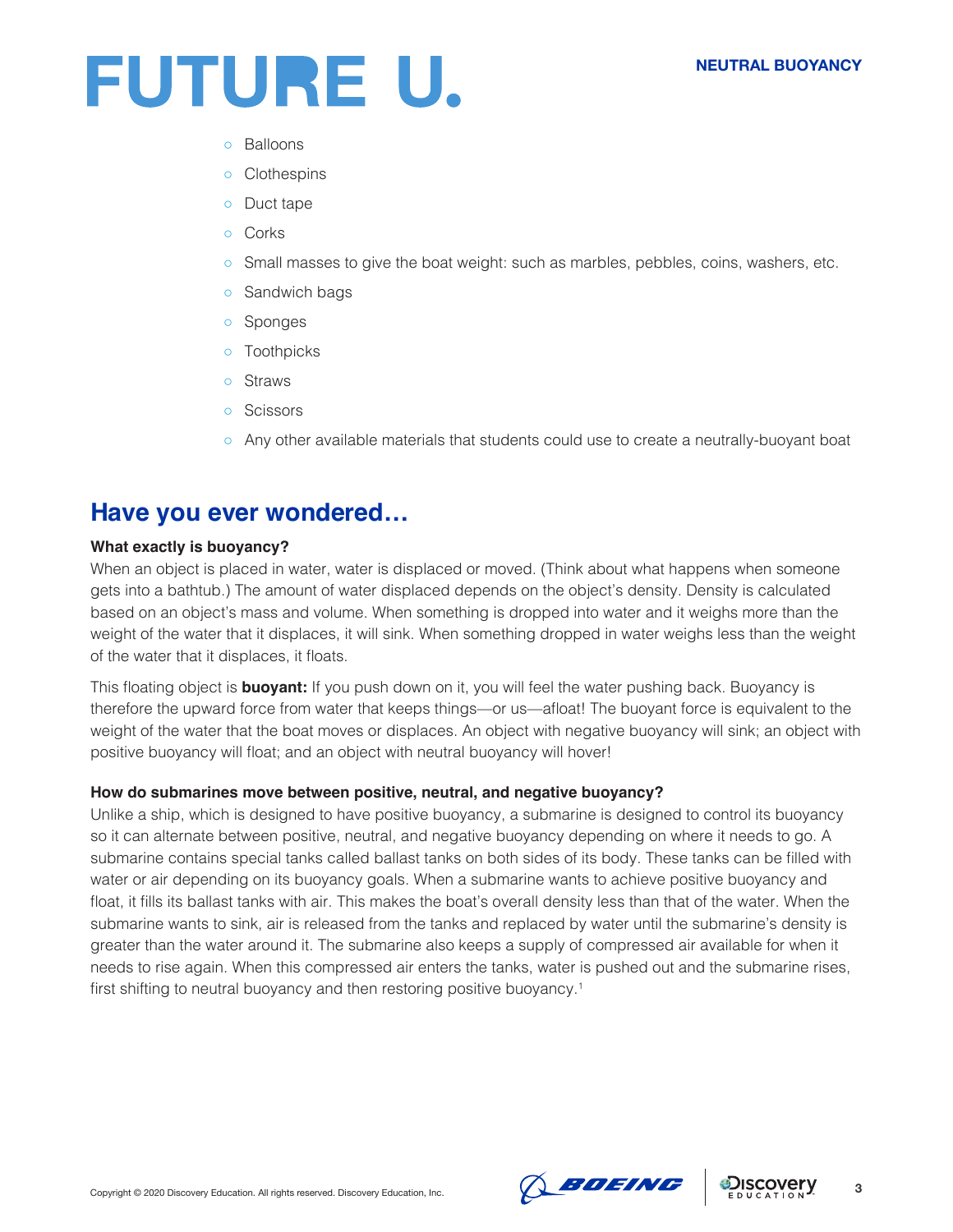# **FUTURE U.**

## **Make Connections**

#### **How does this connect to students?**

Water is essential to life. It covers more than two-thirds of the Earth's surface, comprises nearly two-thirds of our own bodies, and is needed by living things in order to survive. It's therefore important to have an understanding of water and its many properties.

The property of buoyancy connects to many activities including swimming, scubadiving, and boating. It plays an important role in staying safe in water situations (Think: life jackets!), and it is necessary for understanding nature, from maritime animals to the pollution that affects their living environment. The concept of buoyancy is farreaching and will help students better comprehend the world around them.

#### **How does this connect to careers?**

**Marine Archeologists:** Like archeologists on land, marine archeologists investigate human history through the study of artifacts. However, these types of archeologists explore underwater and as they do so—they must be constantly aware of their buoyancy because a miscalculation could disturb sediment or destroy an artifact!2

**Naval Architect:** Naval architects create the designs for water vessels. Based on the desired qualities and the constraints presented, they use software to create new ship designs, evaluate designs for feasibility, and/or modify and optimize existing vessels and systems.

**Safety Engineer: While these** engineers can work in a variety of settings, some safety engineers design, test, and optimize the buoyancy of ships both before and after cargo has been added onboard.

#### **How does this connect to our world?**

Not only does water cover the majority of Earth's surface, but it plays an integral role in the world's economy. Over 90% of the world's trade is carried by sea, and this kind of transport is the most cost-effective way to move goods and materials around the world. Shipping provides an important source of income for both developing and developed countries.3

An understanding of buoyancy is also important as the world strives to clean up marine pollution, including the ocean's garbage patches. Engineers and scientists studying this problem must not only consider the buoyancy of the ocean's trash, but also the advantages that a buoyant clean up tool could provide.4

#### **Sources**

- 1 How Submarines Work. HowStuffWorks. science.howstuffworks.com/transport/engines-equipment/submarine1.htm.
- 2 Scuba Careers: Becoming an Underwater Archeologist. PADI. blog.padi.com/2018/05/29/scuba-careers-becoming-an-underwater archeologist/
- 3 "IMO (International Maritime Organization)." United Nations. https://business.un.org/en/entities/13.
- 4 "Passive Cleanup System." The Ocean Clean Up. theoceancleanup.com/oceans/.



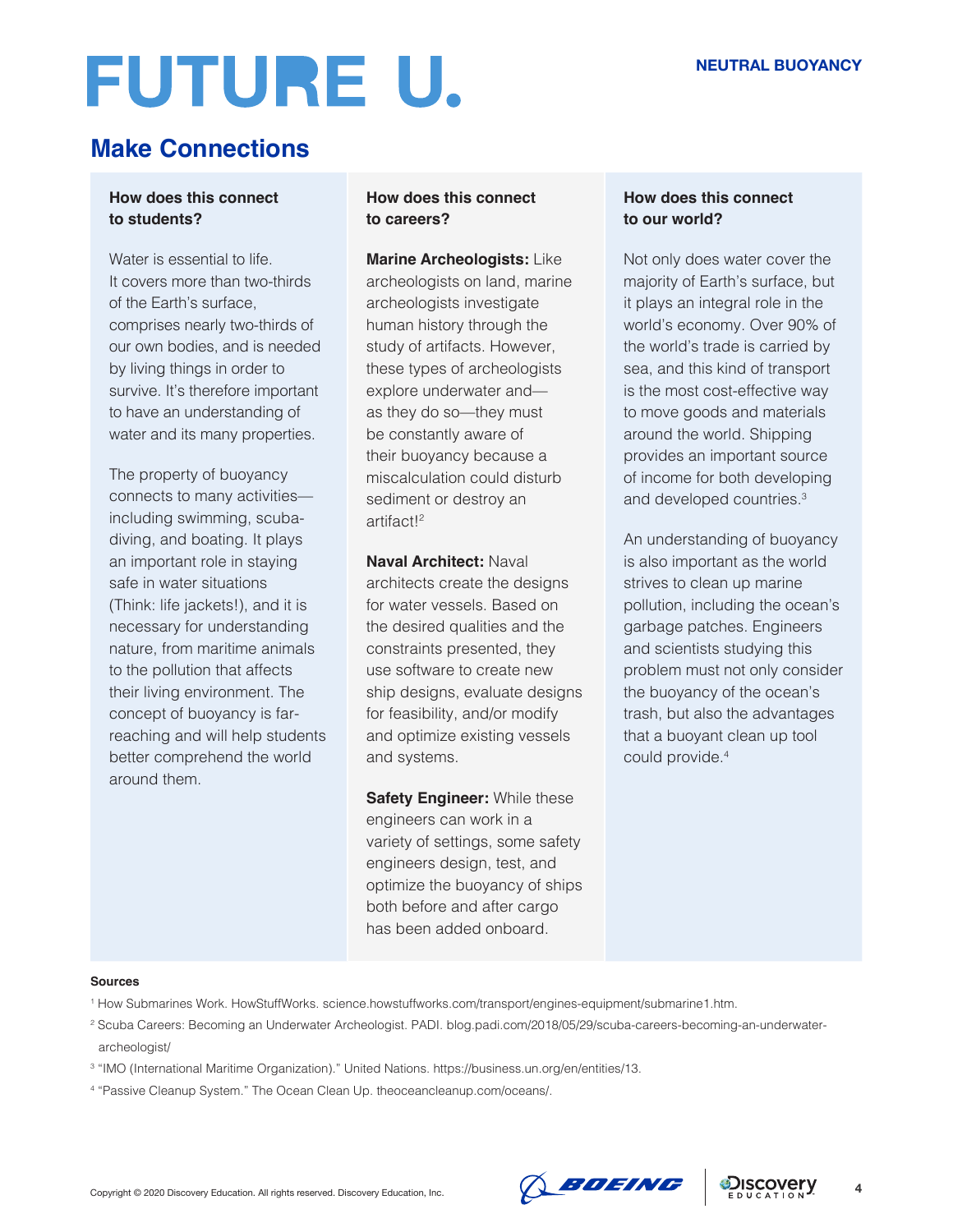## **FUTURE U.**

## **Blueprint for Discovery**

**Instructor Prep:** This lesson requires a variety of materials. Before each class session begins, take time to organize the materials that will be needed. If one session has more than one station or activity, separate these materials in advance.

#### **DAY 1**

- **1.** Begin class by toggling between Images **One**, [Two,](https://workboatdc-static.s3.amazonaws.com/uploads/2019/02/Boeing-Echo-Voyager-rendering-702x336.jpg) and [Three,](https://www.marineinsight.com/wp-content/uploads/2012/02/prince-albert.jpg) and challenge students to brainstorm and share: Why do some objects sink while others float? What are some of the main differences between the three images? Do you think these differences impact whether an object sinks or floats?
- **2.** Then focus on Image [Two](https://workboatdc-static.s3.amazonaws.com/uploads/2019/02/Boeing-Echo-Voyager-rendering-702x336.jpg), and explain that students are about to imagine that they have been invited to join Boeing's Ocean Team for a new internship program. Point to the image on the screen and explain that their internship will focus on Boeing's unmanned undersea vessels. In order to get ahead and do well in the internship, students will explore the concept of buoyancy before their internship begins.
- **3.** Write the word "buoyancy" on the board and invite students to brainstorm words or phrases that come to mind when they think of this word. Before moving on, ensure students understand that buoyancy refers to the ability of an object to float when it is submerged in water. Even more specifically, it is the upward force that water exerts on this submerged object.
- **4.** Tell students that their internship will eventually challenge them to construct a model of a boat that is neutrally buoyant. However, before they do this and maybe before they even understand what this term means, they will rotate through stations investigating different concepts related to buoyancy. Complete the following to prepare students for these stations:
	- Divide the class into groups of three.
	- Distribute one Buoyancy Capture Sheet to each student.
	- Show students where they can find each of the three stations.
	- Explain that the station's directions are included at each station. It will be each group's responsibility to read and follow the directions carefully. Students will visit a total of three stations and will stay at each station for about 10 minutes.
	- Assign the groups evenly among the three stations. Explain that even if stations have more than one group at them, students should work with their group only.
	- Then instruct students to quietly move to their assigned station and begin.
- **5.** Keep an eye on the clock and on students' progress. After every 10 –12 minutes, instruct groups to rotate clockwise to the next station, for a total of three stations.
- **6.** When all three stations are complete, bring the class back together. Ask students to share what they have learned about buoyancy from each of the stations, beginning with Station 1. Guide students in recapping the following:

#### ● **Station 1:**

- Key Takeaway: When your boat became heavier than the weight of the water that could fit inside it, it sunk!
- Here's why: When you place an object in water, the water surrounding the object is displaced (or moved). When you filled your boat to the top with water and weighed it, this was the most water that your boat would be able to displace without sinking.

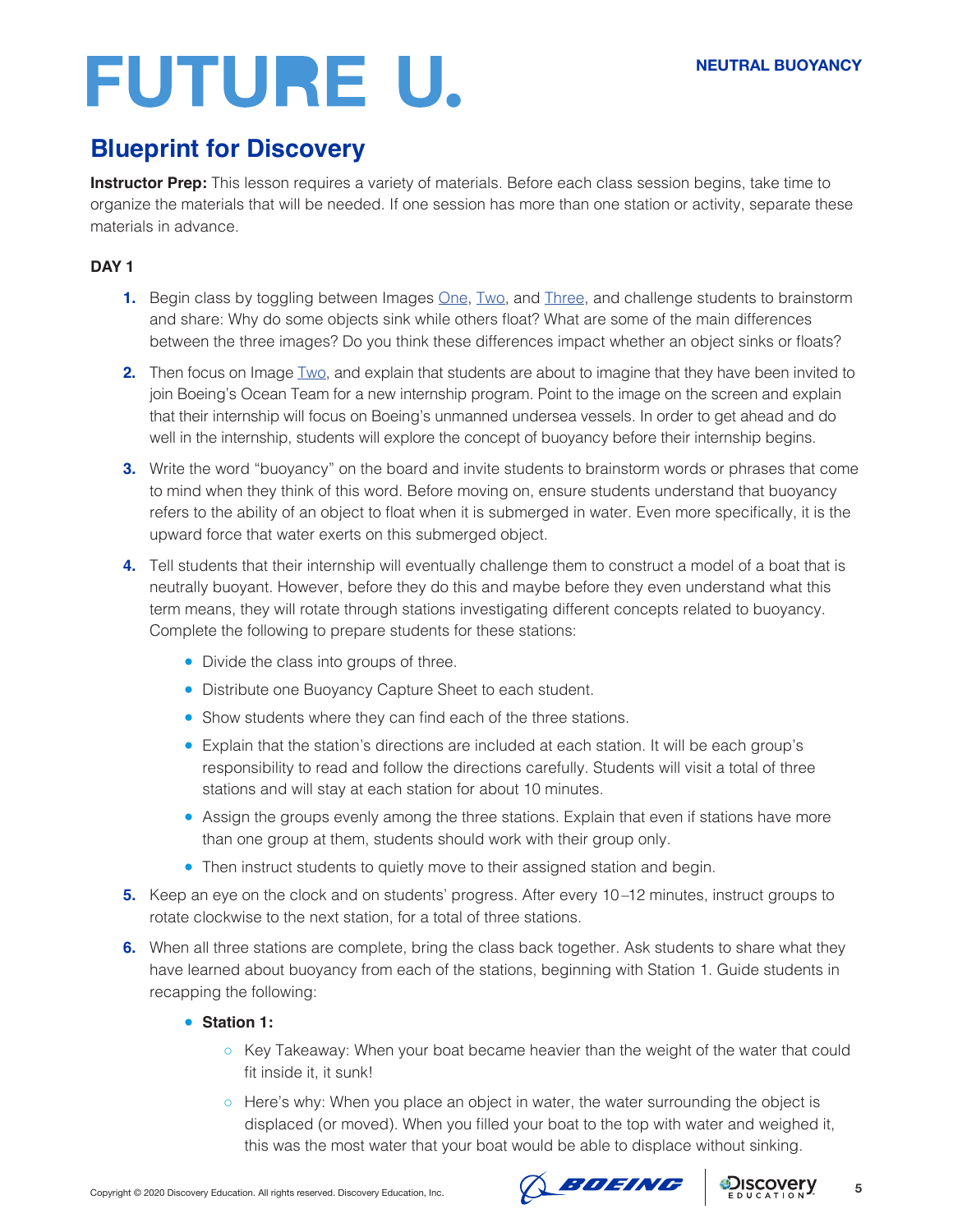

#### ● **Station 2:**

Investigation 1:

- o Key Takeaway: Density matters.
- Here's why: Density can be calculated by dividing the mass of an object by its volume. Something that is solid and compact (like the paperclip) has a higher density than something that is light and large (like the apple or balloon). The paperclip has a higher density than water, which is why the paper clip sunk while the apple and balloon stayed afloat.

Investigation 2:

- Key Takeaway: The bottom surface area of an object (i.e. the surface that is against the water) also matters.
- Here's why: Buoyancy is water's upward force, so when this surface area is larger, it has more area for the buoyant force to push upon. In addition, if we apply what was learned in Station 1, a larger cap displaces more water than a smaller cap—so it is able to take on more weight before it sinks.
- **Station 3:** Answers may vary, but invite students to share what they learned.
- **7.** Conclude class with a viewing of [The real story behind Archimedes' Eureka!](https://www.youtube.com/watch?v=0v86Yk14rf8) to summarize the discussion and explain that we can thank Archimedes for the understanding of buoyancy that we have today. As students watch, encourage them to use the fourth square of their Buoyancy Capture Sheet to record at least one new fact that they learn about buoyancy.
- **8.** Discuss the notes that the students jotted. Then instruct the class to store their capture sheet in a safe place and explain they will use these notes as they design their boat prototypes next session!

#### **DAY 2**

**Instructor Note:** Before this session begins, fill up the water container and place it on top of the towel in an area of the classroom with enough room around it for students to gather. Then display the rest of the prototype materials in another easily accessible part of the classroom.

- **1.** Begin by welcoming students to the first day of their Ocean Team internship at Boeing. Instruct them to take out their Buoyancy Capture Sheet, and thank them for the work they completed to prepare for this internship! Explain that their first challenge as interns will be to use their background knowledge about positive buoyancy and negative buoyancy to create a boat prototype (or model) that is neutrally buoyant.
- **2.** Ask: Considering what you know about positive and negative buoyancy, what do you think it means to be neutrally buoyant? Ensure students understand that something that is neutrally buoyant doesn't sink to the bottom or float above the water. Instead, it hovers in the water between the surface and floor. A submarine is an example of a water vessel that can be neutrally buoyant.
- **3.** Instruct students to return to the groups they were in the day before and explain they will work in these teams to create a neutrally-buoyant boat prototype. Then prepare them for designing their prototypes by completing the following:
	- Distribute an empty bottle to each group. Explain that this must be used as the base for their prototype.
	- Show students where to find the other prototype materials, and briefly review what is available.



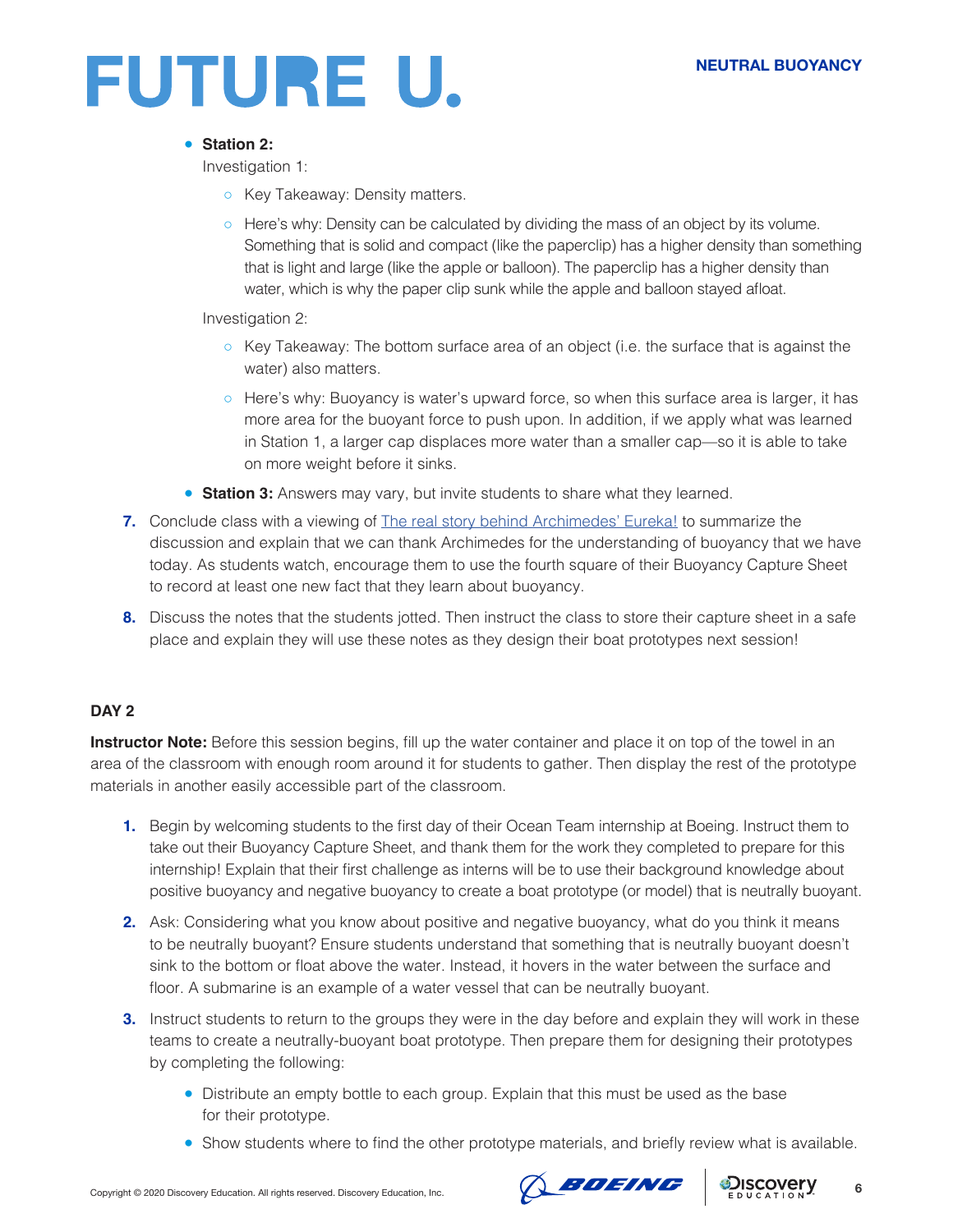#### **NEUTRAL BUOYANCY**

## FUTURE U.

- Pass out one Design-Test-Optimize handout to each group. Review the instructions provided under each of the headers, and explain that groups should use the water container to take turns testing their protypes. During each trial, teams should consider their results and what they have learned about buoyancy to optimize (or improve upon) their design.
- Deduct 10–15 minutes from the end of the class session and explain that teams will have this amount of time to design, build, and complete all three trials. The class will then come back together and discuss what they learned.
- **4.** Encourage students to begin. As students are working, rotate around the classroom and answer questions as needed. Provide a reminder when there are 15, 10, and 5 minutes left to work.
- **5.** When there are 10–15 minutes left in the session, bring the class back together with their prototypes in hand. Debrief by discussing the following questions:
	- What challenges arose when you tried to make your neutrally-buoyant protype?
		- If time allows, invite one group who does not yet have a neutrally-buoyant prototype to demonstrate what happens when they place their prototype in water. Then encourage the class to provide constructive feedback and suggestions.
	- What strategies helped you create a neutrally-buoyant prototype? Why did these strategies work?
		- If time allows, invite one group who successfully designed a neutrally-buoyant prototype to demonstrate how their prototype works.
- **6.** Conclude the session by congratulating students on a successful start to their internship. Explain that if students enjoy exploring buoyancy and/or the engineering design process, there are many STEM careers available—from safety engineers who ensure that real boats can stay afloat to marine archeologists who use their knowledge of buoyancy as they scuba dive and explore the oceans!

### **Extend**

Students can further investigate the concept of buoyancy in relation to density—but this time explore what happens when it's the liquid's density that changes. Students can create an experiment in which they alter the density of water by adding varying amounts of substances like sugar, baking soda, salt, and/or food coloring. They can then use an egg (or their boat prototype) to see if this object maintains the same buoyancy in each of the different water solutions.

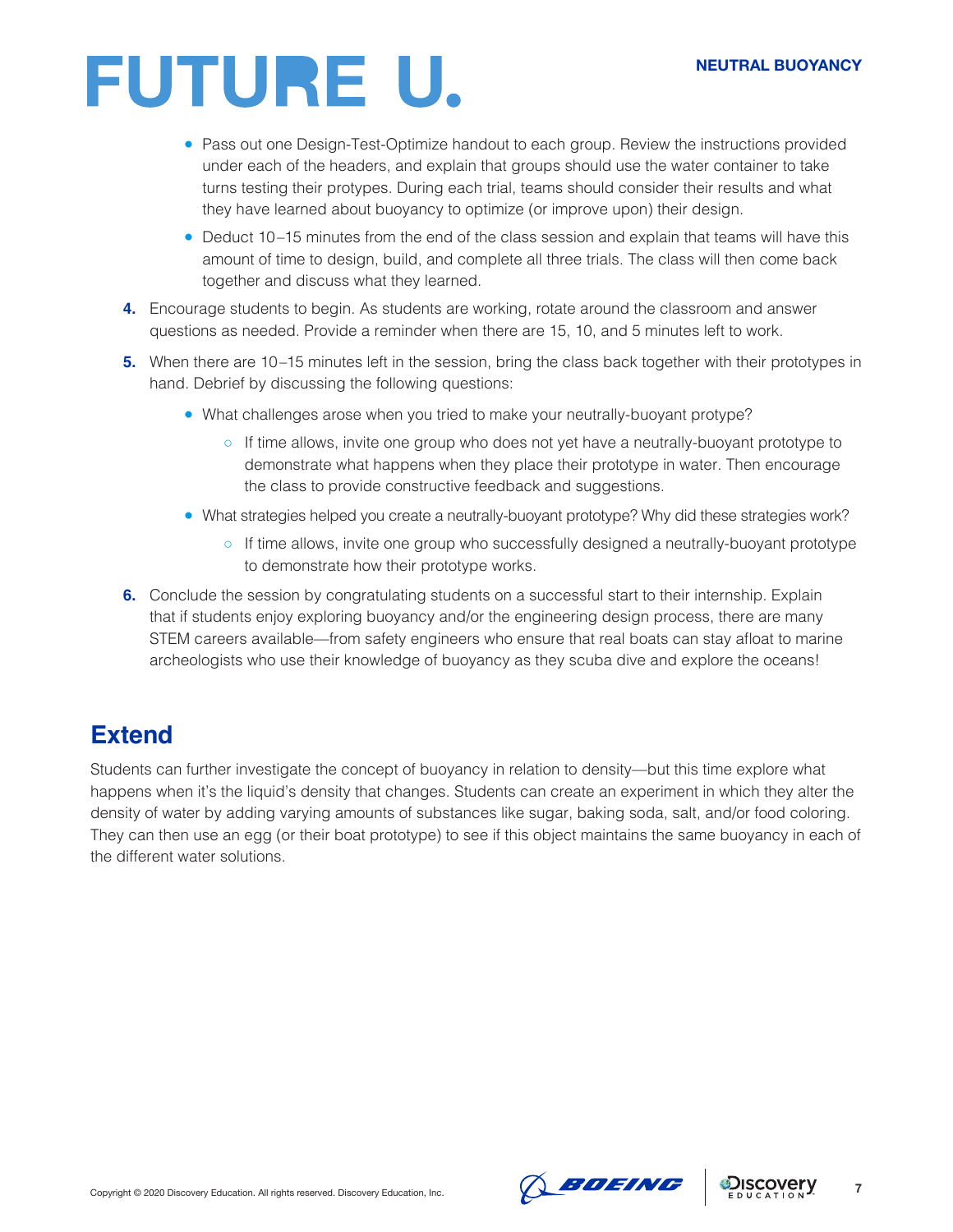## FUTURE U.

## **National Standards**

#### **Next Generation Science Standards**

Engineering Design:

- MS-ETS1-1: Define the criteria and constraints of a design problem with sufficient precision to ensure a successful solution, taking into account relevant scientific principles and potential impacts on people and the natural environment that may limit possible solutions.
- MS-ETS1-3: Analyze data from tests to determine similarities and differences among several design solutions to identify the best characteristics of each that can be combined into a new solution to better meet the criteria for success.
- MS-LS4-4. Construct an explanation based on evidence that describes how genetic variations of traits in a population increase some individuals' probability of surviving and reproducing in a specific environment.

Motion and Stability: Forces and Interactions:

• MS-PS2-2: Plan an investigation to provide evidence that the change in an object's motion depends on the sum of the forces on the object and the mass of the object.

#### **Common Core English Language Arts Standards**

Reading:

- R.1: Read closely to determine what the text says explicitly and to make logical inferences from it; cite specific textual evidence when writing or speaking to support conclusions drawn from the text.
- R.7: Integrate and evaluate content presented in diverse media and formats, including visually and quantitatively, as well as in words.

Speaking & Listening:

• SL.1: Prepare for and participate effectively in a range of conversations and collaborations with diverse partners, building on others' ideas and expressing their own clearly and persuasively.





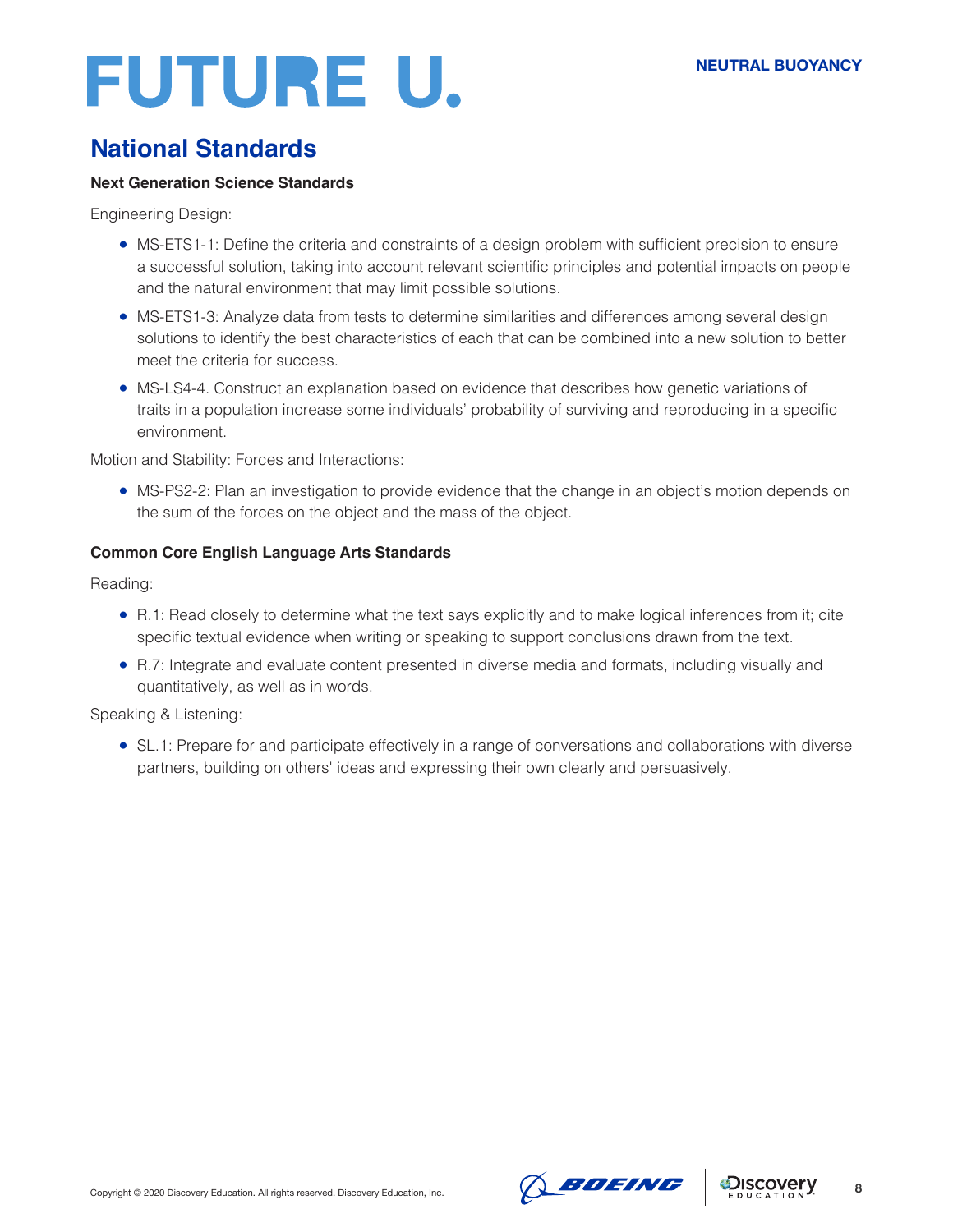## **Buoyancy Capture Sheet**

| <b>Station 1</b><br>What will make an object have negative buoyancy<br>and sink?                                                                         | <b>Station 2</b><br>What are two factors that can contribute to an<br>object's positive buoyancy?<br>1.<br>2. |
|----------------------------------------------------------------------------------------------------------------------------------------------------------|---------------------------------------------------------------------------------------------------------------|
| <b>Station 3</b><br>How does buoyancy help animals survive?<br>What did you learn that could be helpful as you<br>begin to think about designing a boat? | <b>Video Viewing</b><br>Listen for at least one new fact about buoyancy:                                      |

## **FUTURE U.**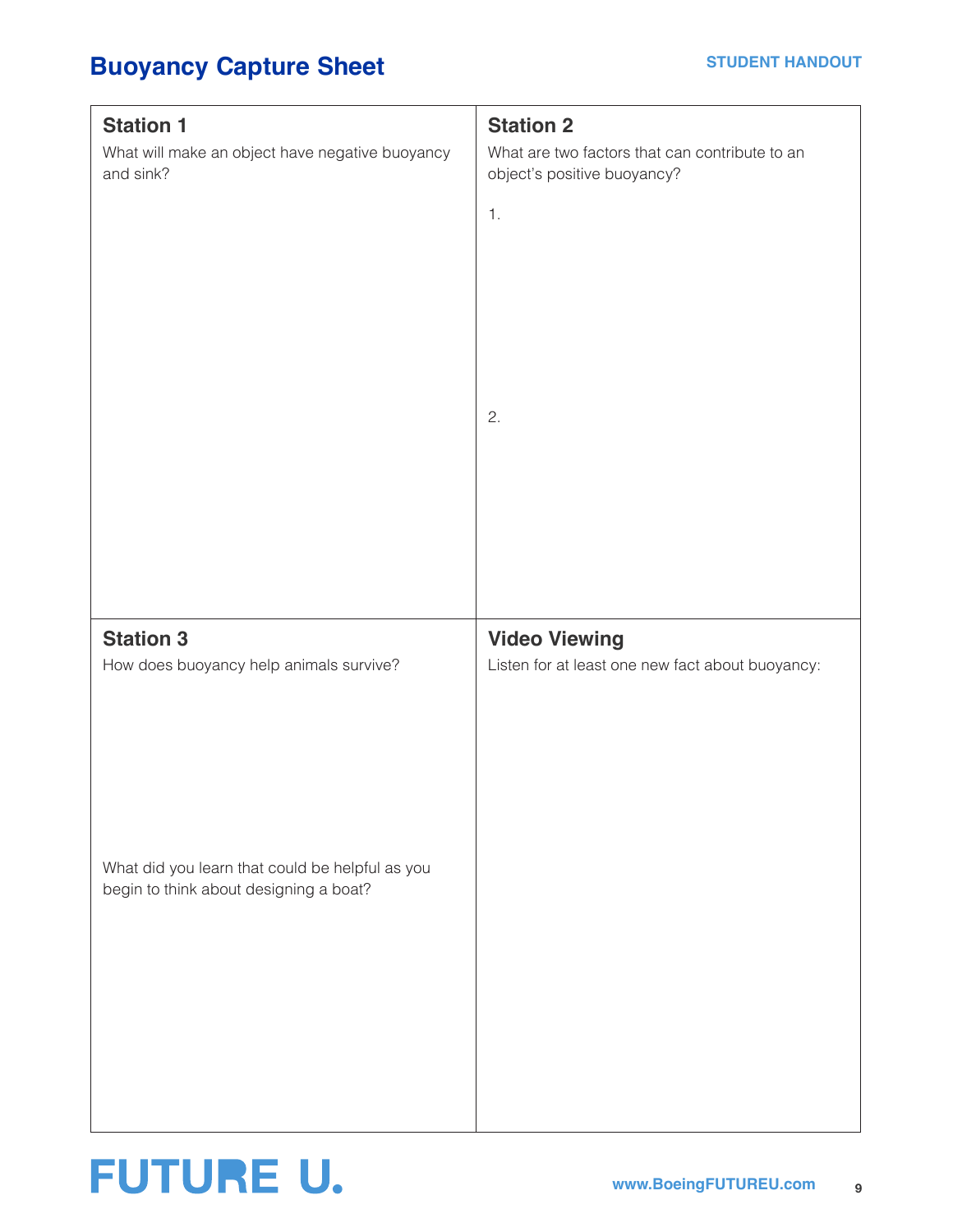## **Station 1: Sinking, Sinking, Sunk**

**Directions:** While making a boat sink may not seem difficult, do you know exactly what it takes to submerge it underwater? Find out by following these step-by-step directions.

#### **Materials Needed:**

- Smaller container, 1
- Larger container, 1
- Marbles, several
- Pitcher of water
- Marker
- Beaker
- **1. Volume** is the amount of space that something takes up. Imagine that your small container is your boat. Measure the volume of this boat by filling it with water. Once it is filled to the top, carefully pour the water into the beaker.

What is your boat's volume? \_\_\_\_\_\_ milliliters

**2.** Now calculate the weight of the water that your boat could hold.

One milliliter of water = 1 gram. Therefore, your boat can hold \_\_\_\_\_ grams of water.

**3.** Fill the larger container halfway with water. Use the marker to draw a small line inside the container, as close to the water as you can. Then place your empty boat (i.e. your small container) in the water.

Observe: What happens to the water?

**4.** Place marbles carefully in your boat, one at a time.

Discuss: As you add more and more weight, what happens to the boat? What is happening to the water surrounding the boat?

**5.** As soon as your boat fully sinks, remove it from the container, and dump out any water. Then place the container, still filled with marbles, on the scale and record its weight:

Boat's "sinking" weight: \_\_\_\_ grams.

- **6.** Discuss: What connections can you make? What does it take to make a boat sink? Why do you think this is the case?
- **7.** Record what you have learned in the Station 1 square of your Buoyancy Capture Sheet.

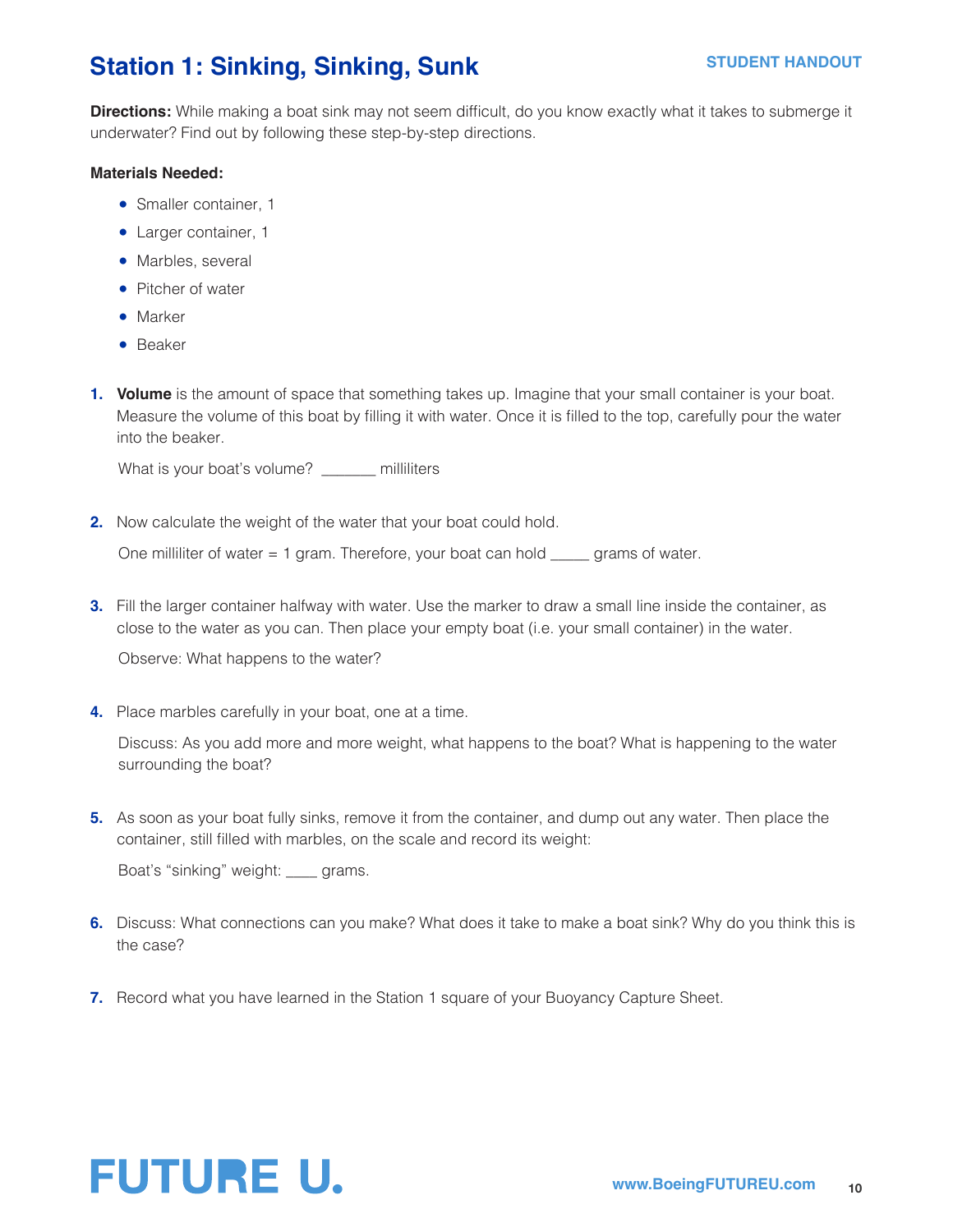## **Station 2: Staying Afloat**

**Directions:** Buoyancy is the force of a liquid pushing up on an object. Complete the two investigations below, followed by the group discussion, to see what conclusions you can make about the force of buoyancy.

#### **Materials needed:**

| Container of water        | Paper clip             |
|---------------------------|------------------------|
| Apple                     | Small inflated balloon |
| 3 caps of different sizes | Pennies, about 50      |

#### **Investigation #1:**

- **1.** Line up the apple, small balloon, and paper clip according to estimated weight, and record them in the first column of the chart below.
- **2.** Complete the second column's hypothesis with your group.
- **3.** Test your hypothesis and record your results in the third column.
- **4.** Discuss: Other than weight, what are some other differences among these three objects? How might this affect their buoyancy?

Tip: Think about how compact (or dense) each object is!

| Objects (lightest to heaviest) | Hypothesize: Will each object<br>float or sink? Circle one. |      | <b>Results</b> |      |
|--------------------------------|-------------------------------------------------------------|------|----------------|------|
|                                | Float                                                       | Sink | Float          | Sink |
|                                | Float                                                       | Sink | Float          | Sink |
|                                | Float                                                       | Sink | Float          | Sink |

#### **Investigation #2:**

- **1.** Place the three caps in the container of water, so the rims of the caps are facing upward.
- **2.** Place pennies in all of the caps, one at a time, until two of the three caps have sunk.
- **3.** Then consider: What connections can you make between the surface area of the top of each cap and its buoyancy?

**Discuss:** What have you learned about water's buoyant force that could help you design a buoyant boat? Discuss this as a group and then summarize your response in the Station 2 square on your Buoyancy Capture Sheet.

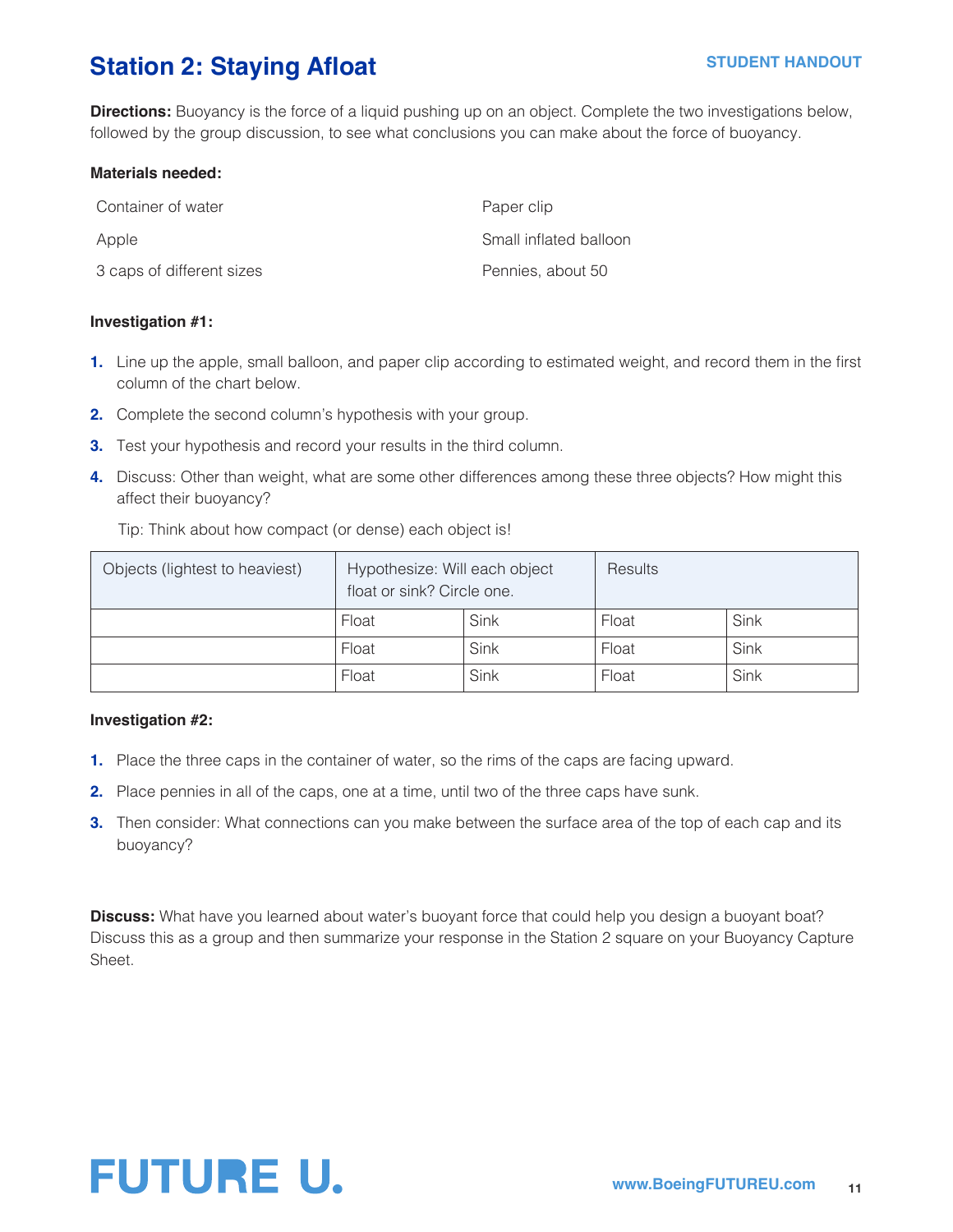## **Station 3: Animal Buoyancy**

**Directions:** Animals knew how to dive, sink, and move in water long before humans started building boats! Discover what animal adaptations can teach you about buoyancy by following the step-by-step directions below.

#### **Materials Needed:**

- Article 1: Hippos Can't Swim, So How Do They Move Through the Water?
- Article 2: Diving, Rolling, and Floating, Alligator Style
- Article 3: How Do Fish Rise and Sink in the Water?
- **1.** Each group member should select a different article to read. Every article explores how animals can be naturally buoyant.
- **2.** As you read, annotate for *how* the animal(s) floats and/or sinks, as well as why the animal(s) developed this *adaptation*.
- **3.** When you are done reading, use your annotations to answer the questions in the Station 3 square of your Buoyancy Capture Sheet.
- **4.** When everyone in your group is done reading and annotating, share the takeaways that you each recorded and jot anything else you learn from your peers that may be helpful as you begin to design your boat!